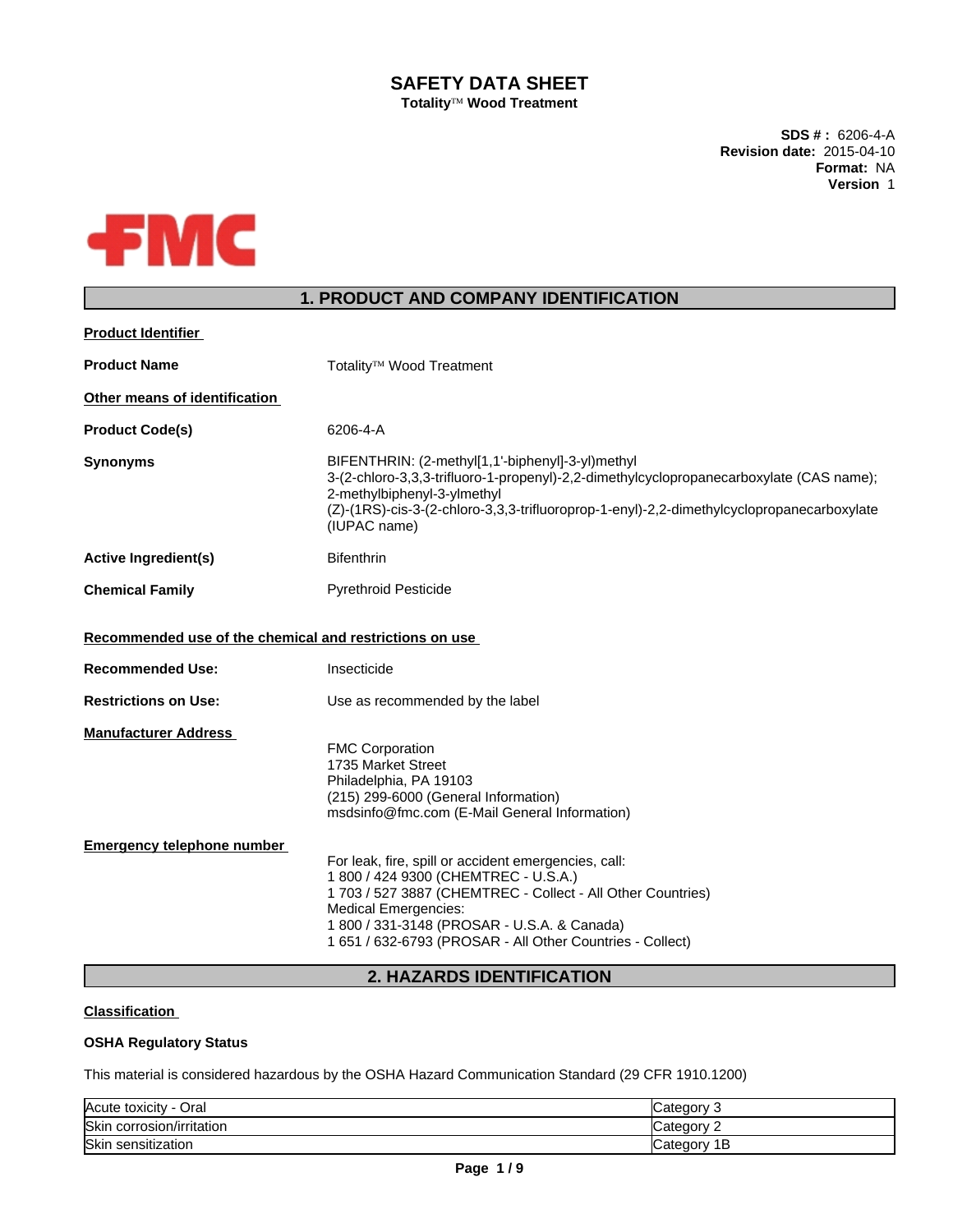|                                                    | VEI SIVII  |
|----------------------------------------------------|------------|
| Carcinogenicity                                    | Category 2 |
| Specific target organ toxicity (single exposure)   | Category   |
| Specific target organ toxicity (repeated exposure) | Category   |
| Aspiration toxicity                                | Category   |
| Flammable liquids                                  | Category 4 |

## **GHS Label elements, including precautionary statements**

## **EMERGENCY OVERVIEW**

## **Danger**

## **Hazard Statements**

H301 - Toxic if swallowed

- H304 May be fatal if swallowed and enters airways
- H315 Causes skin irritation
- H317 May cause an allergic skin reaction
- H351 Suspected of causing cancer
- H370 Causes damage to organs
- H372 Causes damage to organs through prolonged or repeated exposure

## **Physical Hazards**

H227 - Combustible liquid



## **Precautionary Statements - Prevention**

P202 - Do not handle until all safety precautions have been read and understood

- P210 Keep away from heat/sparks/open flames/hot surfaces. No smoking
- P260 Do not breathe dust/fume/gas/mist/vapors/spray
- P264 Wash face, hands and any exposed skin thoroughly after handling
- P270 Do not eat, drink or smoke when using this product
- P272 Contaminated work clothing should not be allowed out of the workplace
- P280 Wear protective gloves

P281 - Use personal protective equipment as required

#### **Precautionary Statements - Response**

P308 + P311 - IF exposed or concerned: Call a POISON CENTER or doctor

- P302 + P352 IF ON SKIN: Wash with plenty of water and soap
- P362 + P364 Take off all contaminated clothing and wash it before reuse
- P333 + P313 If skin irritation or rash occurs: Get medical advice/ attention
- P301 + P310 IF SWALLOWED: Immediately call a POISON CENTER or doctor
- P331 Do NOT induce vomiting
- P330 Rinse mouth

P370 + P378 - In case of fire: Use Foam. Carbon dioxide (CO2). Dry chemical. for extinction

### **Precautionary Statements - Storage**

P405 - Store locked up

P403 + P235 - Store in a well-ventilated place. Keep cool

#### **Precautionary Statements - Disposal**

P501 - Dispose of contents/ container to an approved waste disposal plant

### **Hazards not otherwise classified (HNOC)**

No hazards not otherwise classified were identified.

#### **Other Information**

Very toxic to aquatic life with long lasting effects May be harmful in contact with skin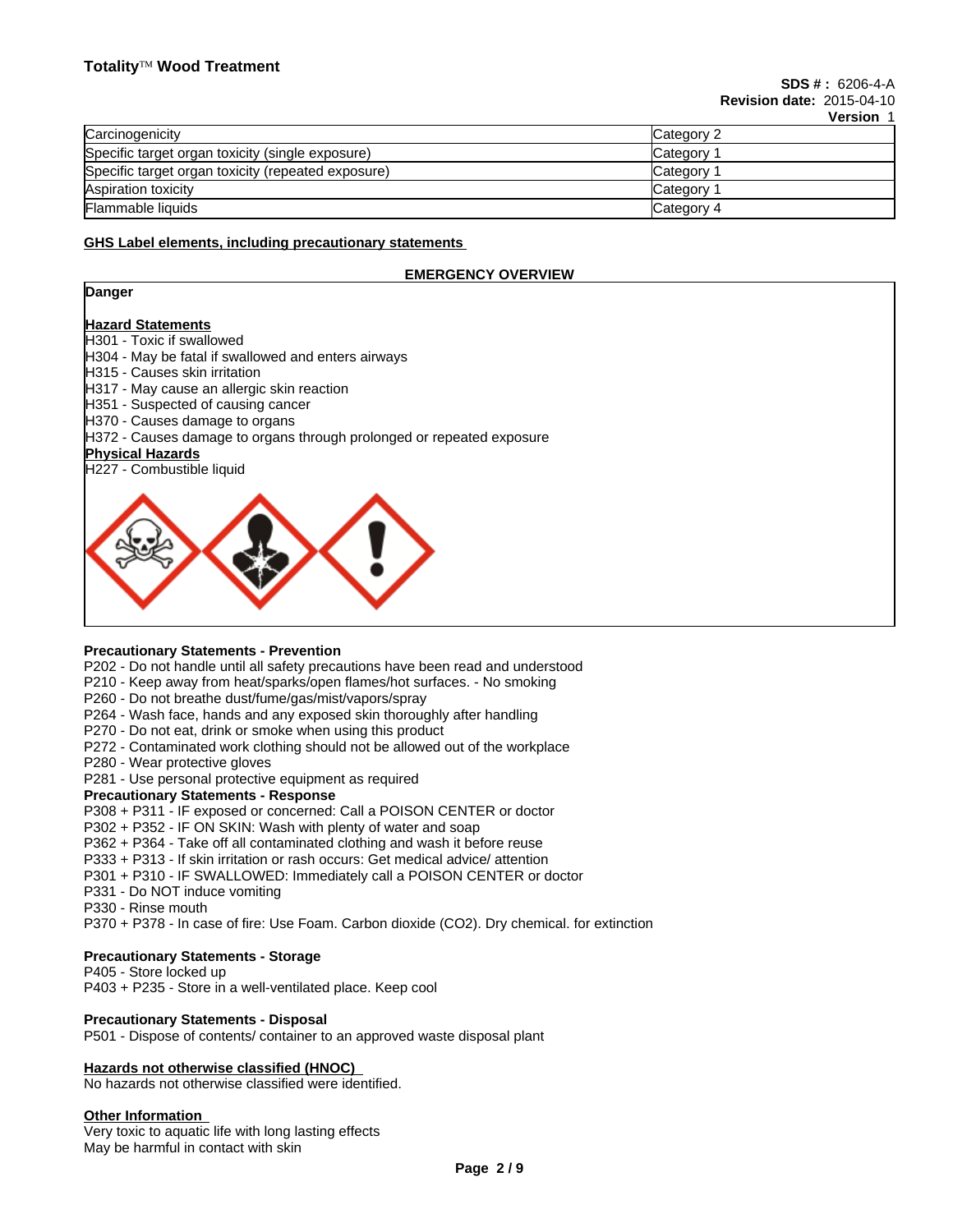## **3. COMPOSITION/INFORMATION ON INGREDIENTS**

**Chemical Family** Pyrethroid Pesticide.

| <b>Chemical name</b>                      | <b>CAS-No</b> | Weight %  |
|-------------------------------------------|---------------|-----------|
| <b>Bifenthrin</b>                         | 82657-04-3    | 23.4      |
| 1,1'-Biphenyl, bis(1-methylethyl)-        | 69009-90-1    | 30-40     |
| Petroleum distillates, hydrotreated light | 64742-47-8    | $10 - 20$ |
| Calcium dodecylbenzene sulfonate          | 26264-06-2    | 1-5       |

Synonyms are provided in Section 1.

|                                                                                            | <b>4. FIRST AID MEASURES</b>                                                                                                                                                                                                                                                                                                                            |
|--------------------------------------------------------------------------------------------|---------------------------------------------------------------------------------------------------------------------------------------------------------------------------------------------------------------------------------------------------------------------------------------------------------------------------------------------------------|
| <b>Eye Contact</b>                                                                         | Hold eyes open and rinse slowly and gently with water for 15 to 20 minutes. Remove<br>contact lenses, if present, after the first 5 minutes, then continue rinsing eye. Call a poison<br>control center or doctor for further treatment advice.                                                                                                         |
| <b>Skin Contact</b>                                                                        | Take off contaminated clothing. Rinse skin immediately with plenty of water for 15-20<br>minutes. Call a poison control center or doctor for further treatment advice.                                                                                                                                                                                  |
| <b>Inhalation</b>                                                                          | Move to fresh air. If person is not breathing, call 911 or an ambulance, then give artificial<br>respiration, preferably mouth-to-mouth if possible. Call a poison control center or doctor for<br>further treatment advice.                                                                                                                            |
| Ingestion                                                                                  | If swallowed, do not induce vomiting - seek medical advice Immediately call a poison<br>control center or doctor. Do not induce vomiting unless told to do so by a poison control<br>center or doctor. Do not give any liquid to the person. Do not induce vomiting or give<br>anything by mouth to an unconscious person.                              |
| Most important symptoms and<br>effects, both acute and delayed                             | Central nervous system effects. Allergic skin reactions.                                                                                                                                                                                                                                                                                                |
| Indication of immediate medical<br>attention and special treatment<br>needed, if necessary | Treat symptomatically. Contains petroleum distillate. Vomiting may cause aspiration<br>pneumonia. This product is a pyrethroid. If large amounts have been ingested, the stomach<br>and intestines should be evacuated. Treatment is symptomatic and supportive. Digestible<br>fats, oils, or alcohol may increase absorption and so should be avoided. |
|                                                                                            | <b>5. FIRE-FIGHTING MEASURES</b>                                                                                                                                                                                                                                                                                                                        |
| <b>Suitable Extinguishing Media</b>                                                        | Use CO <sub>2</sub> , dry chemical, or foam.                                                                                                                                                                                                                                                                                                            |
| Specific Hazards Arising from the<br><b>Chemical</b>                                       | Combustible liquid                                                                                                                                                                                                                                                                                                                                      |
| <b>Hazardous Combustion Products</b>                                                       | Toxic fumes may be produced.                                                                                                                                                                                                                                                                                                                            |

**Explosion data Sensitivity to Mechanical Impact** Not sensitive.<br>**Sensitivity to Static Discharge** Not sensitive. **Sensitivity to Static Discharge** 

As in any fire, wear self-contained breathing apparatus and full protective gear.

## **6. ACCIDENTAL RELEASE MEASURES**

**Protective equipment and precautions for firefighters**

Personal Precautions **Inter and post spill area. Remove all sources of ignition. Ventilate the area. Wear suitable** protective clothing, gloves and eye/face protection. For personal protection see section 8.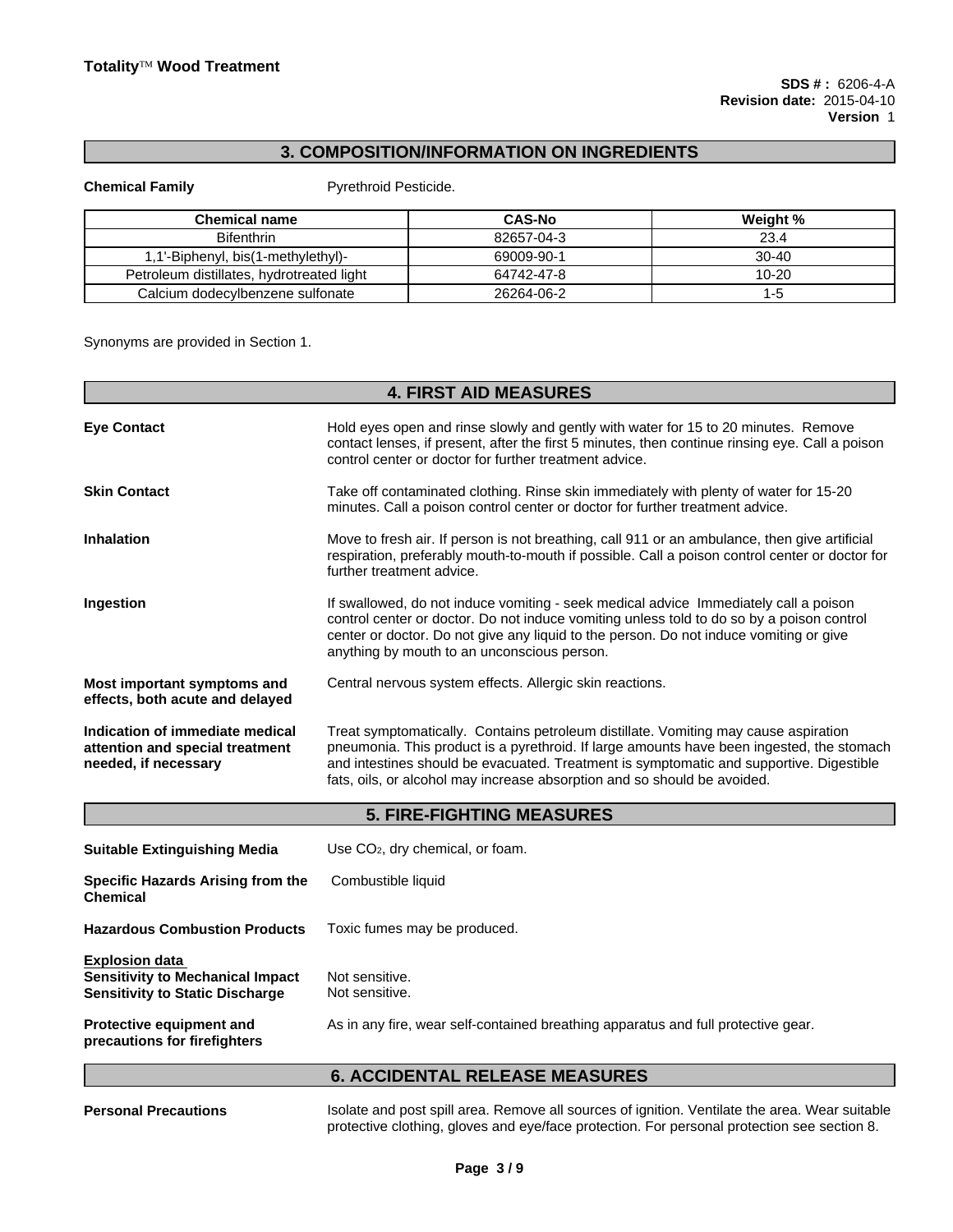|                                  | <b>SDS #: 6206-4-A</b>                                                                                                                                                                                                                                             |
|----------------------------------|--------------------------------------------------------------------------------------------------------------------------------------------------------------------------------------------------------------------------------------------------------------------|
|                                  | <b>Revision date: 2015-04-10</b><br><b>Version 1</b>                                                                                                                                                                                                               |
| <b>Other</b>                     | For further clean-up instructions, call FMC Emergency Hotline number listed in Section 1<br>"Product and Company Identification" above.                                                                                                                            |
| <b>Environmental Precautions</b> | Keep people and animals away from and upwind of spill/leak. Keep material out of lakes,<br>streams, ponds, and sewer drains.                                                                                                                                       |
| <b>Methods for Containment</b>   | Dike to prevent runoff. Absorb with earth, sand or other non-combustible material and<br>transfer to containers for later disposal.                                                                                                                                |
| Methods for cleaning up          | Clean and neutralize spill area, tools and equipment by washing with bleach water and<br>soap. Absorb rinsate and add to the collected waste. Waste must be classified and labeled<br>prior to recycling or disposal. Dispose of waste as indicated in Section 13. |
|                                  | 7. HANDLING AND STORAGE                                                                                                                                                                                                                                            |
| <b>Handling</b>                  | Do not contaminate other pesticides, fertilizers, water, food, or feed by storage or disposal.                                                                                                                                                                     |
| <b>Storage</b>                   | Keep in a dry, cool and well-ventilated place. Keep away from open flames, hot surfaces<br>and sources of ignition. Keep out of reach of children and animals. Keep/store only in<br>original container.                                                           |

**Incompatible products** None known

# **8. EXPOSURE CONTROLS/PERSONAL PROTECTION**

## **Control parameters**

| <b>Chemical name</b>                                       | <b>British Columbia</b>           | Quebec | <b>Ontario TWAEV</b> | Alberta |
|------------------------------------------------------------|-----------------------------------|--------|----------------------|---------|
| Petroleum distillates,<br>hydrotreated light<br>64742-47-8 | TWA: $200 \text{ mg/m}^3$<br>Skin |        |                      |         |
| <b>Appropriate engineering controls</b>                    |                                   |        |                      |         |

**Engineering measures** Apply technical measures to comply with the occupational exposure limits. When working in confined spaces (tanks, containers, etc.), ensure that there is a supply of air suitable for breathing and wear the recommended equipment.

## **Individual protection measures, such as personal protective equipment**

| If there is a potential for exposure to particles which could cause eye discomfort, wear<br>chemical goggles.<br>Wear long-sleeved shirt, long pants, socks, and shoes.<br>Protective gloves<br>If exposure limits are exceeded or irritation is experienced, NIOSH/MSHA approved<br>respiratory protection should be worn. Respiratory protection must be provided in<br>accordance with current local regulations.<br>Clean water should be available for washing in case of eye or skin contamination. Wash<br>skin prior to eating, drinking, chewing gum or using tobacco. Shower or bathe at the end of<br>working. Remove and wash contaminated clothing before re-use. Launder work clothing<br>separately from regular household laundry.<br>If the product is used in mixtures, it is recommended that you contact the appropriate<br>protective equipment suppliers |                                 |  |
|--------------------------------------------------------------------------------------------------------------------------------------------------------------------------------------------------------------------------------------------------------------------------------------------------------------------------------------------------------------------------------------------------------------------------------------------------------------------------------------------------------------------------------------------------------------------------------------------------------------------------------------------------------------------------------------------------------------------------------------------------------------------------------------------------------------------------------------------------------------------------------|---------------------------------|--|
|                                                                                                                                                                                                                                                                                                                                                                                                                                                                                                                                                                                                                                                                                                                                                                                                                                                                                | <b>Eye/Face Protection</b>      |  |
|                                                                                                                                                                                                                                                                                                                                                                                                                                                                                                                                                                                                                                                                                                                                                                                                                                                                                | <b>Skin and Body Protection</b> |  |
|                                                                                                                                                                                                                                                                                                                                                                                                                                                                                                                                                                                                                                                                                                                                                                                                                                                                                | <b>Hand Protection</b>          |  |
|                                                                                                                                                                                                                                                                                                                                                                                                                                                                                                                                                                                                                                                                                                                                                                                                                                                                                | <b>Respiratory Protection</b>   |  |
|                                                                                                                                                                                                                                                                                                                                                                                                                                                                                                                                                                                                                                                                                                                                                                                                                                                                                | <b>Hygiene measures</b>         |  |
|                                                                                                                                                                                                                                                                                                                                                                                                                                                                                                                                                                                                                                                                                                                                                                                                                                                                                | <b>General information</b>      |  |

# **9. PHYSICAL AND CHEMICAL PROPERTIES**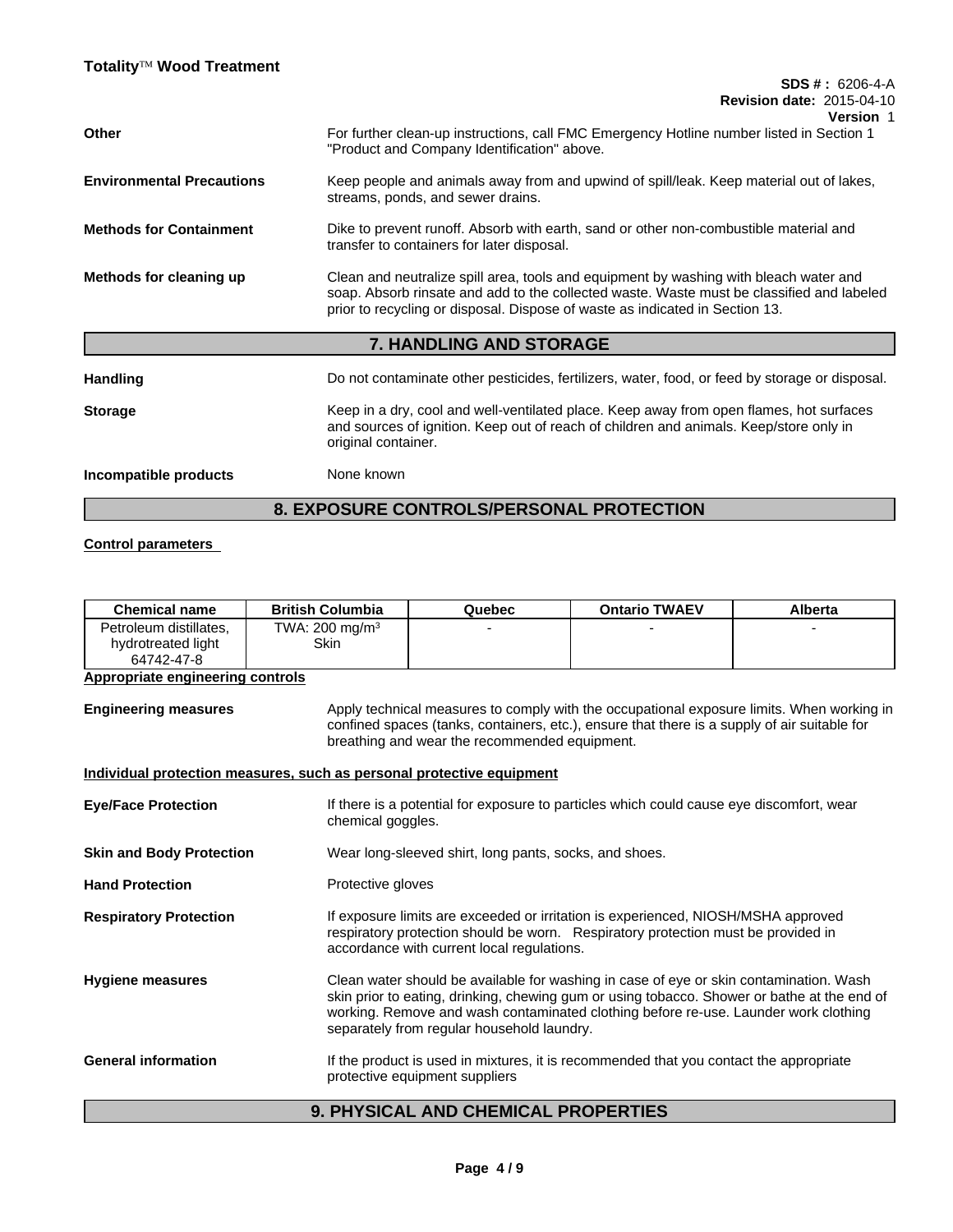## **Information on basic physical and chemical properties**

| Appearance                          | Amber, Liquid            |
|-------------------------------------|--------------------------|
| <b>Physical State</b>               | Liquid                   |
| Color                               | Amber                    |
| Odor                                | Hydrocarbon-like         |
| <b>Odor threshold</b>               | No information available |
| рH                                  | 3.9                      |
| <b>Melting point/freezing point</b> | Not applicable           |
| <b>Boiling Point/Range</b>          | No information available |
| <b>Flash point</b>                  | 73 - 75 °C / 153-158 °F  |
| <b>Evaporation Rate</b>             | No information available |
| <b>Flammability (solid, gas)</b>    | No information available |
| <b>Flammability Limit in Air</b>    |                          |
| <b>Upper flammability limit:</b>    | No information available |
| Lower flammability limit:           | No information available |
| Vapor pressure                      | No information available |
| Vapor density                       | No information available |
| <b>Density</b>                      | 8.59 lb/gal              |
| <b>Specific gravity</b>             | 1.031 @ 20 °C            |
| <b>Water solubility</b>             | Emulsifies               |
| Solubility in other solvents        | No information available |
| <b>Partition coefficient</b>        | No information available |
| <b>Autoignition temperature</b>     | No information available |
| <b>Decomposition temperature</b>    | No information available |
| <b>Viscosity, kinematic</b>         | No information available |
| Viscosity, dynamic                  | No information available |
| <b>Explosive properties</b>         | No information available |
| <b>Oxidizing properties</b>         | No information available |
| <b>Molecular weight</b>             | No information available |
| <b>Bulk density</b>                 | No information available |
|                                     |                          |

# **10. STABILITY AND REACTIVITY**

| <b>Reactivity</b>                                                       | Not applicable                               |
|-------------------------------------------------------------------------|----------------------------------------------|
| <b>Chemical Stability</b>                                               | Stable under recommended storage conditions. |
| <b>Possibility of Hazardous Reactions</b> None under normal processing. |                                              |
| <b>Hazardous polymerization</b>                                         | Hazardous polymerization does not occur.     |
| <b>Conditions to avoid</b>                                              | Heat, flames and sparks                      |
| Incompatible materials                                                  | None known.                                  |

**Hazardous Decomposition Products** May emit toxic fumes under fire conditions. Carbon oxides (COx), Hydrogen chloride, Hydrogen fluoride.

# **11. TOXICOLOGICAL INFORMATION**

## **Product Information**

| LD50 Oral                         | 153 mg/kg (rat)               |
|-----------------------------------|-------------------------------|
| <b>LD50 Dermal</b>                | $> 5,000$ mg/kg (rabbit)      |
| <b>LC50 Inhalation</b>            | > 7.25 mg/L 4 hr              |
| Serious eye damage/eye irritation | Mildly irritating (rabbit).   |
| <b>Skin corrosion/irritation</b>  | Severely irritating (rabbit). |
| <b>Sensitization</b>              | Sensitizer.                   |

**Information on toxicological effects**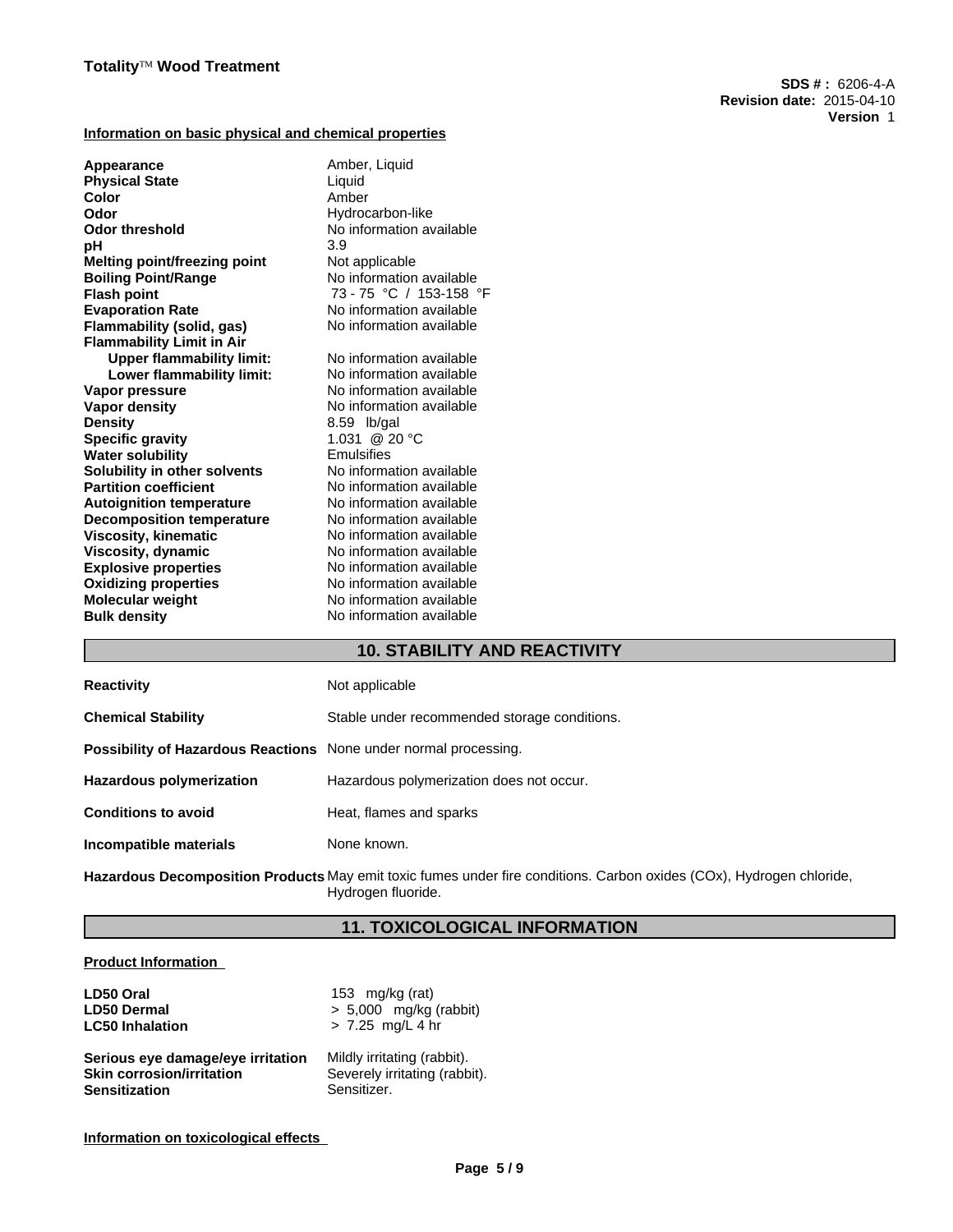| <b>Symptoms</b>                 | Large doses of bifenthrin ingested by laboratory animals produced signs of toxicity including<br>convulsions, tremors and bloody nasal discharge.                                                                                              |
|---------------------------------|------------------------------------------------------------------------------------------------------------------------------------------------------------------------------------------------------------------------------------------------|
|                                 | Delayed and immediate effects as well as chronic effects from short and long-term exposure                                                                                                                                                     |
| <b>Chronic toxicity</b>         | Effects are expected to be similar to those that are seen with acute toxicity. Chronic<br>exposure to aromatic hydrocarbons may cause headaches, dizziness, loss of sensations or<br>feelings (such as numbness), and liver and kidney damage. |
| <b>Mutagenicity</b>             | Bifenthrin: Not genotoxic in animal studies.                                                                                                                                                                                                   |
| Carcinogenicity                 | Bifenthrin: Did not show carcinogenic effects in animal experiments.                                                                                                                                                                           |
| <b>Neurological effects</b>     | Tremors were associated with chronic exposure of laboratory animals to bifenthrin, which<br>may disappear with continued exposure.                                                                                                             |
| <b>Reproductive toxicity</b>    | Bifenthrin: No toxicity to reproduction in animal studies.                                                                                                                                                                                     |
| <b>Developmental toxicity</b>   | Bifenthrin: Not teratogenic in animal studies.                                                                                                                                                                                                 |
| <b>STOT - single exposure</b>   | Causes damage to organs. See listed target organs below.                                                                                                                                                                                       |
| <b>STOT - repeated exposure</b> | Causes damage to organs through prolonged or repeated exposure. See listed target<br>organs below.                                                                                                                                             |
| Target organ effects            | Bifenthrin: A slight increase in male mouse urinary bladder tumors at the highest dose was<br>probably not of toxicological concern.                                                                                                           |
| <b>Neurological effects</b>     | Tremors were associated with chronic exposure of laboratory animals to bifenthrin, which<br>may disappear with continued exposure.                                                                                                             |
| <b>Aspiration hazard</b>        | Potential for aspiration if swallowed.                                                                                                                                                                                                         |
|                                 |                                                                                                                                                                                                                                                |

# **12. ECOLOGICAL INFORMATION**

## **Ecotoxicity**

| <b>Bifenthrin (82657-04-3)</b> |                  |                  |        |               |  |
|--------------------------------|------------------|------------------|--------|---------------|--|
| Active Ingredient(s)           | <b>IDuration</b> | Species          | Value  | <b>IUnits</b> |  |
| <b>Bifenthrin</b>              | 96 h LC50        | Fish             | ו ט    | µg/L          |  |
|                                | 72 h EC50        | Algae            | 0.822  | Imq/L         |  |
|                                | 48 h EC50        | Crustacea        | IO.11  | µg/L          |  |
|                                | 21 d NOEC        | <b>Fish</b>      | 0.012  | µg/L          |  |
|                                | 21 d NOEC        | <b>Crustacea</b> | 0.0013 | µg/L          |  |

|                                                                                           | <b>14. TRANSPORT INFORMATION</b>                                                                                                                                                                                                                       |  |  |  |  |
|-------------------------------------------------------------------------------------------|--------------------------------------------------------------------------------------------------------------------------------------------------------------------------------------------------------------------------------------------------------|--|--|--|--|
| <b>Contaminated Packaging</b>                                                             | Containers must be disposed of in accordance with local, state and federal regulations.<br>Refer to the product label for container disposal instructions.                                                                                             |  |  |  |  |
| Waste disposal methods                                                                    | Pesticide wastes are toxic. Improper disposal of excess pesticide, spray mixture, or rinsate<br>is prohibited. If these wastes cannot be disposed of by use according to label instructions,<br>contact appropriate disposal authorities for guidance. |  |  |  |  |
|                                                                                           | <b>13. DISPOSAL CONSIDERATIONS</b>                                                                                                                                                                                                                     |  |  |  |  |
| <b>Mobility</b>                                                                           | Bifenthrin: Immobile. Not expected to reach groundwater.                                                                                                                                                                                               |  |  |  |  |
| Bifenthrin: The substance has a potential for bioconcentration.<br><b>Bioaccumulation</b> |                                                                                                                                                                                                                                                        |  |  |  |  |
| Persistence and degradability<br>Inherently biodegradable.                                |                                                                                                                                                                                                                                                        |  |  |  |  |

**DOT** USDOT is requiring that products formerly classified as "Consumer Commodity, ORM-D" transition to "Limited Quantity" by 12/31/2020. During the transition period the 49CFR carton shipping marks may be Consumer Commodity (old) or Limited Quantity Diamond (new). Please prepare shipping documents to match the carton mark.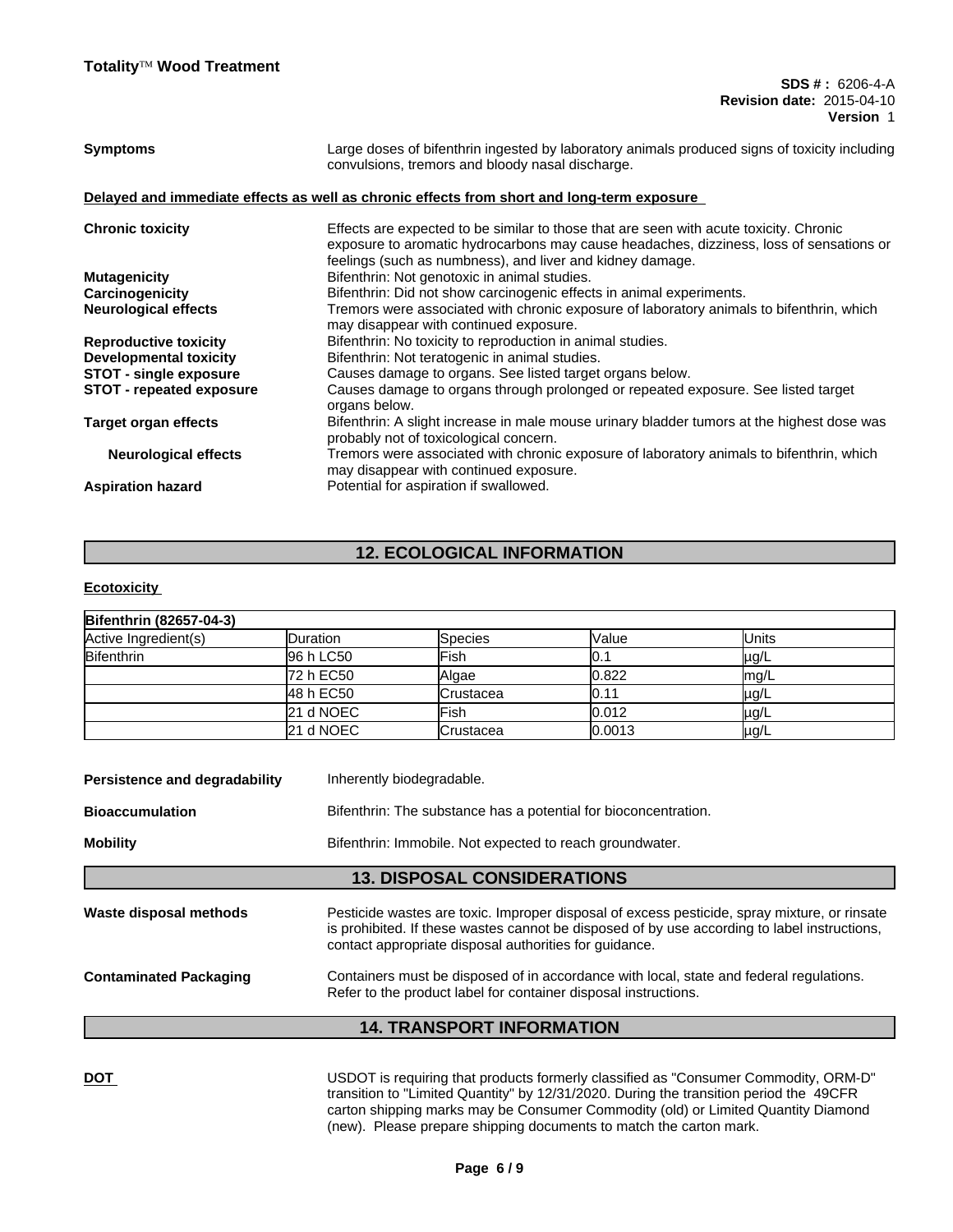| UN/ID no                    | <b>UN3352</b>                                                                                                                               |
|-----------------------------|---------------------------------------------------------------------------------------------------------------------------------------------|
| <b>Proper Shipping Name</b> | Pyrethroid pesticide, liquid, toxic                                                                                                         |
| <b>Hazard class</b>         | 6.1                                                                                                                                         |
| <b>Packing Group</b>        | III                                                                                                                                         |
| <b>Description</b>          | UN3352, Pyrethroid pesticide, liquid, toxic (Bifenthrin), 6.1, PGIII                                                                        |
| <b>TDG</b>                  | The "Marine Pollutant" marking is only applicable when shipped by vessel, and is not                                                        |
|                             | applicable when shipped only by road or rail in Canada.                                                                                     |
| UN/ID no                    | <b>UN3352</b>                                                                                                                               |
| <b>Proper Shipping Name</b> | Pyrethroid pesticide, liquid, toxic                                                                                                         |
| <b>Hazard class</b>         | 6.1                                                                                                                                         |
| <b>Packing Group</b>        | III                                                                                                                                         |
| <b>Marine Pollutant</b>     | Bifenthrin.                                                                                                                                 |
| <b>Description</b>          | UN3352, Pyrethroid pesticide, liquid, toxic (Bifenthrin), 6.1, PGIII, Marine Pollutant                                                      |
| <b>ICAO/IATA</b>            |                                                                                                                                             |
| UN/ID no                    | <b>UN3352</b>                                                                                                                               |
| <b>Proper Shipping Name</b> | Pyrethroid pesticide, liquid, toxic                                                                                                         |
| <b>Hazard class</b>         | 6.1                                                                                                                                         |
| <b>Packing Group</b>        | III                                                                                                                                         |
| <b>Special Provisions</b>   | Country of origin or destination regulations may require the addition of "Marine Pollutant" to<br>the marks and shipping paper description. |
| <b>Description</b>          | UN3352, Pyrethroid pesticide, liquid, toxic (Bifenthrin), 6.1, PGIII, Marine Pollutant                                                      |
| <b>Limited quantity</b>     | 611/60L                                                                                                                                     |
| <b>IMDG/IMO</b>             |                                                                                                                                             |
| UN/ID no                    | <b>UN3352</b>                                                                                                                               |
| <b>Proper Shipping Name</b> | Pyrethroid pesticide, liquid, toxic                                                                                                         |
| <b>Hazard class</b>         | 6.1                                                                                                                                         |
| <b>Packing Group</b>        | Ш                                                                                                                                           |
| EmS No.                     | $F-A, S-A$                                                                                                                                  |
| <b>Marine Pollutant</b>     | <b>Bifenthrin</b>                                                                                                                           |
| <b>Description</b>          | UN3352, Pyrethroid pesticide, liquid, toxic (Bifenthrin), 6.1, PGIII, Marine Pollutant                                                      |
| <b>Classification code</b>  | T <sub>6</sub>                                                                                                                              |
|                             |                                                                                                                                             |

# **15. REGULATORY INFORMATION**

# **U.S. Federal Regulations**

# **SARA 313**

Section 313 of Title III of the Superfund Amendments and Reauthorization Act of 1986 (SARA). This product contains a chemical or chemicals which are subject to the reporting requirements of the Act and Title 40 of the Code of Federal Regulations, Part 372:

| <b>Chemical name</b>                           | <b>CAS-No</b><br>____ | Weight %   | <b>SARA 313</b><br><b>Threshold</b><br>. ت ۱ ت<br>Values % |
|------------------------------------------------|-----------------------|------------|------------------------------------------------------------|
| $\sim$<br>82657<br>7-04-3<br><b>Bifenthrin</b> | 82657-04-             | ົດ<br>20.4 |                                                            |

# **SARA 311/312 Hazard Categories**

| Acute health hazard               | Yes |
|-----------------------------------|-----|
| <b>Chronic health hazard</b>      | Yes |
| Fire hazard                       | Yes |
| Sudden release of pressure hazard | No  |
| <b>Reactive Hazard</b>            | No  |

## **Clean Water Act**

This product does not contain any substances regulated as pollutants pursuant to the Clean Water Act (40 CFR 122.21 and 40 CFR 122.42)

## **CERCLA**

This material, as supplied, contains one or more substances regulated as a hazardous substance under the Comprehensive Environmental Response Compensation and Liability Act (CERCLA) (40 CFR 302):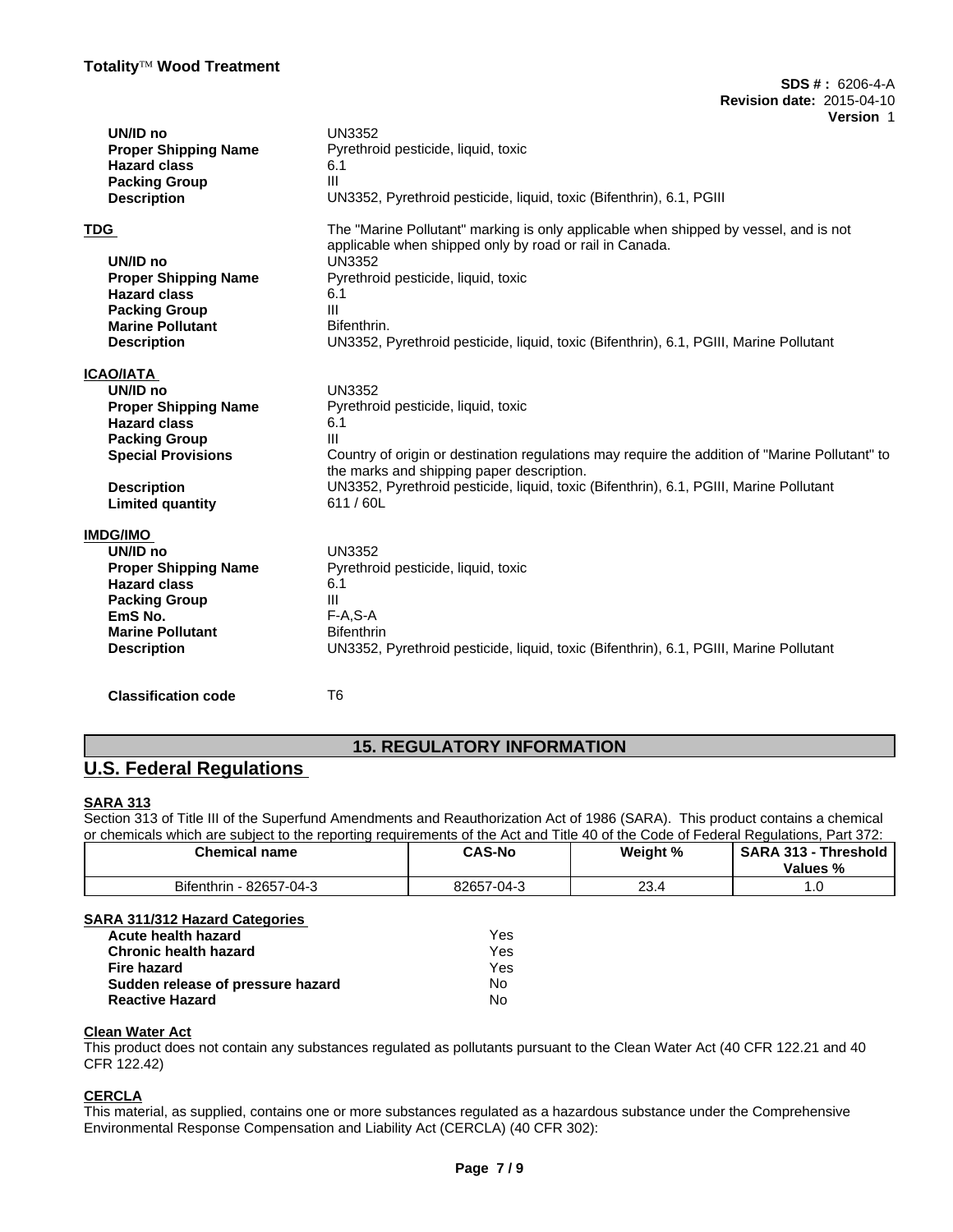## *FIFRA Information*

*This chemical is a pesticide product registered by the Environmental Protection Agency and is subject to certain labeling requirements under federal pesticide law. These requirements differ from the classification criteria and hazard information required for safety data sheets, and for workplace labels of non-pesticide chemicals. Following is the hazard information as required on the pesticide label:*

#### *Warning*

*May be fatal is swallowed. Causes skin irritation and moderate eye irritation. This pesticide is extremely toxic to fish and aquatic invertebrates.*

# **US State Regulations**

## **California Proposition 65**

This product does not contain any Proposition 65 chemicals.

## **U.S. State Right-to-Know Regulations**

| <b>Chemical name</b>             | $\sim$ $\sim$<br><b>New</b><br>Jersev | cear<br>adssachuseus | Pennsvlvania |
|----------------------------------|---------------------------------------|----------------------|--------------|
| <b>Bifenthrin</b>                |                                       |                      |              |
| 000F7<br>.3265.<br>J4-<br>$\sim$ |                                       |                      |              |

## **International Inventories**

| Component                                                            | <b>TSCA</b><br>(United<br>States) | <b>DSL</b><br>(Canada) | EINECS/ELI<br><b>NCS</b><br>(Europe) | <b>ENCS</b><br>(Japan) | China<br>(IECSC) | <b>KECL</b><br>(Korea) | <b>PICCS</b><br>(Philippines) | <b>AICS</b><br>(Australia) |
|----------------------------------------------------------------------|-----------------------------------|------------------------|--------------------------------------|------------------------|------------------|------------------------|-------------------------------|----------------------------|
| <b>Bifenthrin</b><br>$ 82657-04-3(23.4) $                            |                                   |                        |                                      | х                      | X                | Χ                      |                               |                            |
| 1,1'-Biphenyl,<br>bis(1-methylethyl)-<br>69009-90-1 (30-40           | x                                 | X                      | Χ                                    | X                      | X                |                        |                               |                            |
| Petroleum<br>distillates,<br>hydrotreated light<br>64742-47-8 (10-20 | X                                 | X                      | Χ                                    | X                      | X                | X                      | X                             | X                          |

**Mexico - Grade** Serious risk, Grade 3

**WHMIS Hazard Class** B3 - Combustible liquid D1B - Toxic materials D2B - Toxic materials







## **16. OTHER INFORMATION**

| <b>NFPA</b>                     | <b>Health Hazards</b>    | <b>Flammability</b> | <b>Instability</b>       | <b>Special Hazards</b>     |
|---------------------------------|--------------------------|---------------------|--------------------------|----------------------------|
| <b>HMIS</b>                     | <b>Health Hazards</b> 3* | <b>Flammability</b> | <b>Physical hazard 0</b> | <b>Personal Protection</b> |
| <b>NFPA/HMIS Ratings Legend</b> | Chronic hazard           |                     |                          |                            |

**NFPA/HMIS Ratings Legend for a fact of the Chronic hazard**